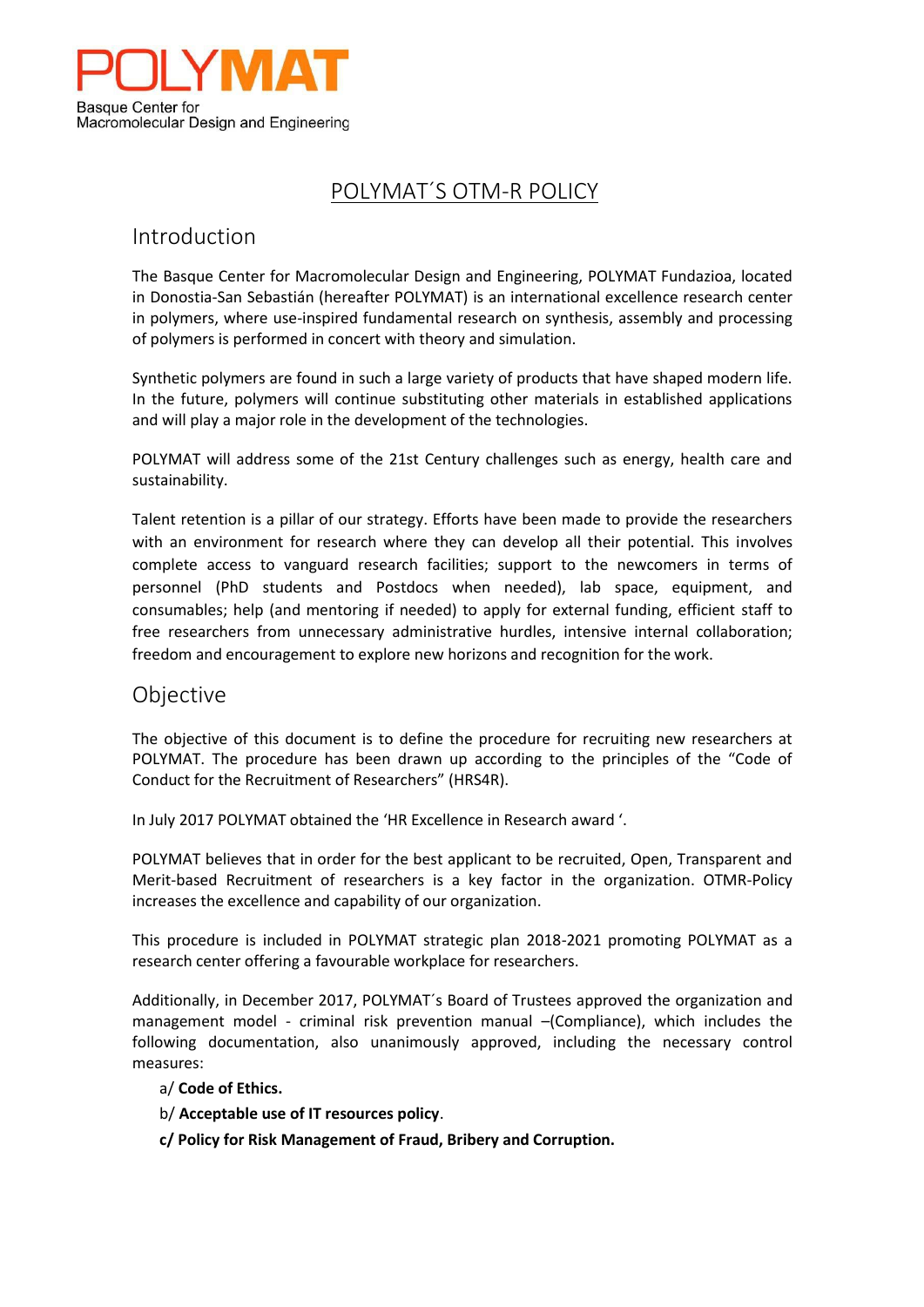

# **d/ Ethical-Grievance Channel.**

#### **e/ Disciplinary regime.**

In March 2019, the Board of Trustees approved, among other documents, the **New Policies of Respect for People.**

This Compliance management model as well as the HRS4r Strategy are fundamental pillars of the POLYMAT 2018-2021 Strategic Plan.

#### Open Recruitment:

Open Recruitment guarantees the equal opportunities principle. POLYMAT´s recruitment processes are transparent. POLYMAT guarantees equal opportunities in the selection and hiring of personnel, non-discrimination on grounds of sex, age, ethnic, national or social origin, religion, sexual orientation, language, disability, political opinions or social and economic condition.

POLYMAT may also promote recruitment actions exclusively directed to female researchers in order to achieve a gender balance within the organization.

Selection Procedure:

POLYMAT´S selection procedure is the following:

#### 1. **Launching the job offer**:

- 1.1 The person responsible for the recruitment prepares the job offer and sends it to the Administration team to publish it in Euraxess and social networks.
- 1.2 The Administration team generates a fiche and gives the job offer an internal number.

#### 2. **Publication of the offer**:

- 2.1 The job offer is published in POLYMAT's corporate website [\(www.polymat.eu](http://www.polymat.eu/)), University of the Basque Country (UPV/EHU) website and POLYMAT´s social networks (facebook, twitter, linkedin) as well as in Euraxess and in other different research job offer platforms.
- 2.2 All offers will remain open for at least 15 days to ensure that all candidates have the same opportunities.
- 2.3 All the CVs will be kept by chronological order and will be evaluated by the selection process committee composed by three members, ensuring a gender balance.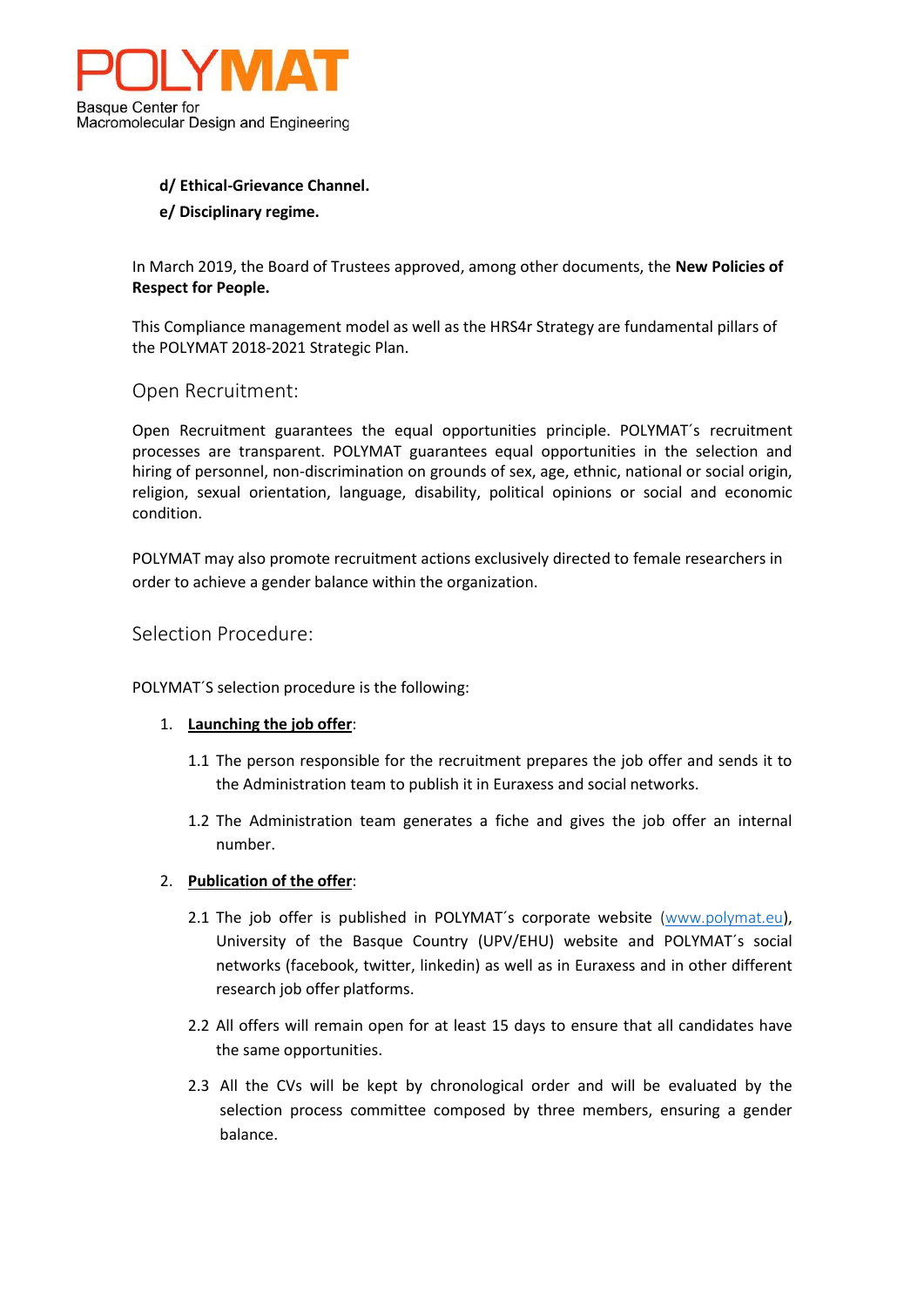

#### 3. **Candidates Pre-selection:**

A pre-selection of candidates is made to contact them in order to set an interview dateand time. The pre-selected candidates are informed about the recruitment process and the selection criteria, the number of available positions and the career development prospects.

#### 4. **Candidates evaluation**:

- 4.1 The Selection Committee at POLYMAT has experience evaluating scientific profiles and are aware of the HRS4R principles and OTM-R policy. POLYMAT pursues Open, Transparent and Merit-based Recruitment and also attends the gender unbalance issue. We ensure the presence of a woman in the selection committees.
- 4.2 After the interviews, the qualitative and quantitative data will be analyzed and a final score will be awarded. This will ensure the greatest possible suitability of the candidate with respect to the vacancy offered. The Selection Committee will communicate the Administration team the final report signed by the three members.

The selected candidate will be contacted to be informed about the recruitment process.

If the selection process does not end with a candidate according to the characteristics of the job offered, the position will be declared vacant and the file will be closed.

#### 5. **Contracting Procedure**

The evaluation committee will send the Administration team the details of the selected candidate in order to formalize the recruitment.

#### 6. **Incorporating POLYMAT´s new employee**

The new POLYMAT researcher will be received by POLYMAT´s Administration Team, that will be in charge of the all the documentation relating to his/her recruitment. The researcher will also receive the Welcome Guide and information regarding Compliance Management Model (including the Code of Ethics) and Data Protection Law information.